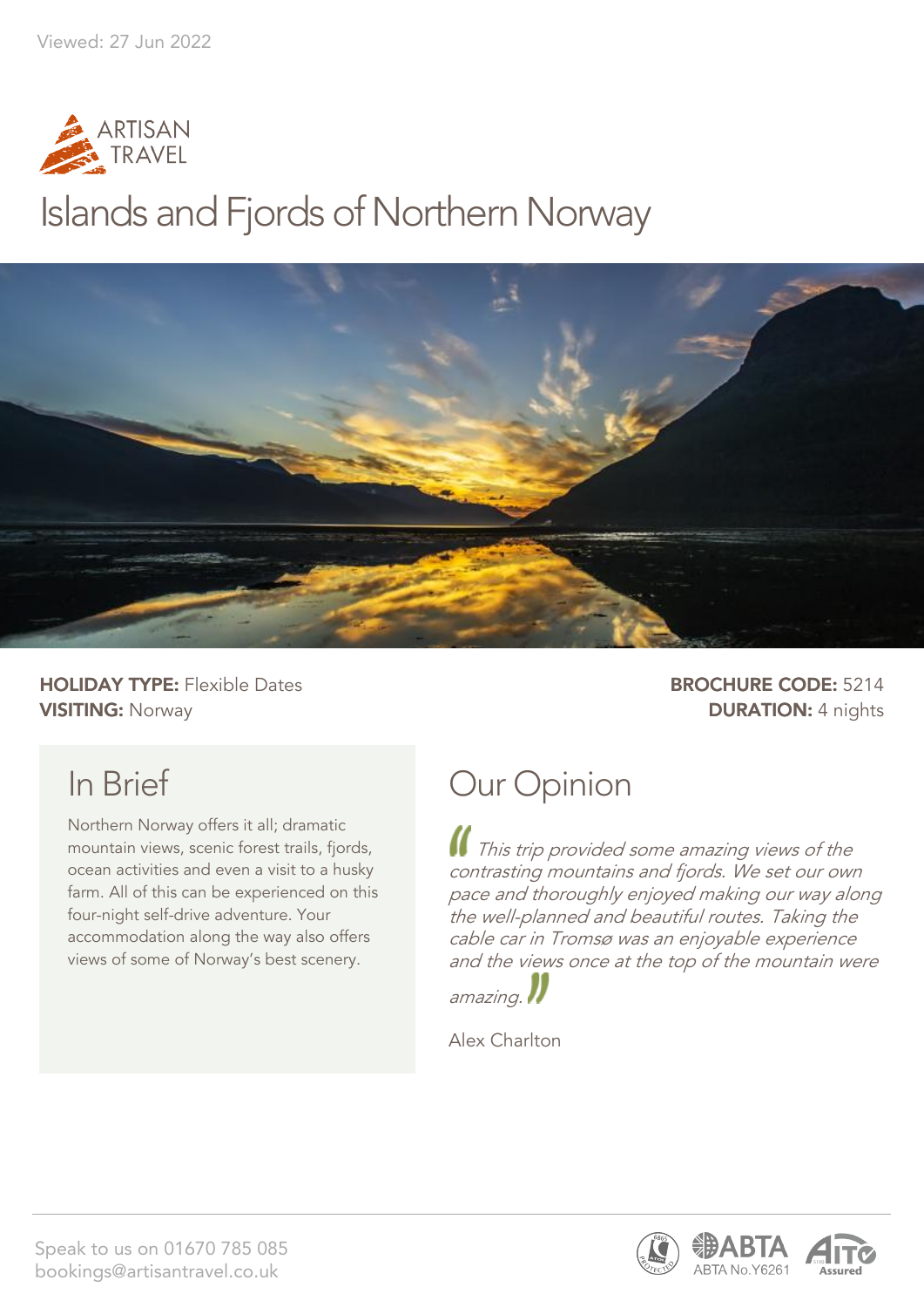

## What's included?

- Rental Car: based on 2 people sharing a VW Polo/Toyota Auris or similar, including unlimited miles (upgrade available)
- Accommodation: all in standard rooms as follows: 1-night stay at Clarion Hotel The Edge, 1-night wilderness glamping in Kvaløya, 1-night stay at Hamn I Senja, 1-night stay at Sommaroy Arctic Hotel
- Meals: 4 breakfasts and 1 dinner (half board upgrade available)
- An online roadmap with route description will be provided

#### What's not included

- Flights are not included in your holiday, but our Travel Experts will happily make arrangements on your behalf, please just ask for a quote
- Ferry tickets, road tolls and car parking charges are not included and need to be paid for locally

## Trip Overview

The areas of Northern Norway covered in this wonderful four-night, self-drive holiday, are far above the Arctic Circle. This means that from the end of May until the end of July, they are bathed in 24-hour light under the Midnight Sun. So, if you really want to make the most of your days here – this is the ideal time to come!

The summer months really showcase some of Norway's finest scenery, and during this holiday you will discover the beauty of some of the white sandy beaches, crystal clear fiords, remote islands, and mountain peaks on offer. You will also see some of the quaint fishing villages which sit perfectly in their waterside settings. Drives in the area can take longer than expected as you always want to pull over to take a photo or two.

We start things off in Tromsø, often referred to as 'The capital of the Arctic'. It is an ideal gateway to the Arctic and offers a great mix of modern comforts and Nordic culture. There is a fantastic range of



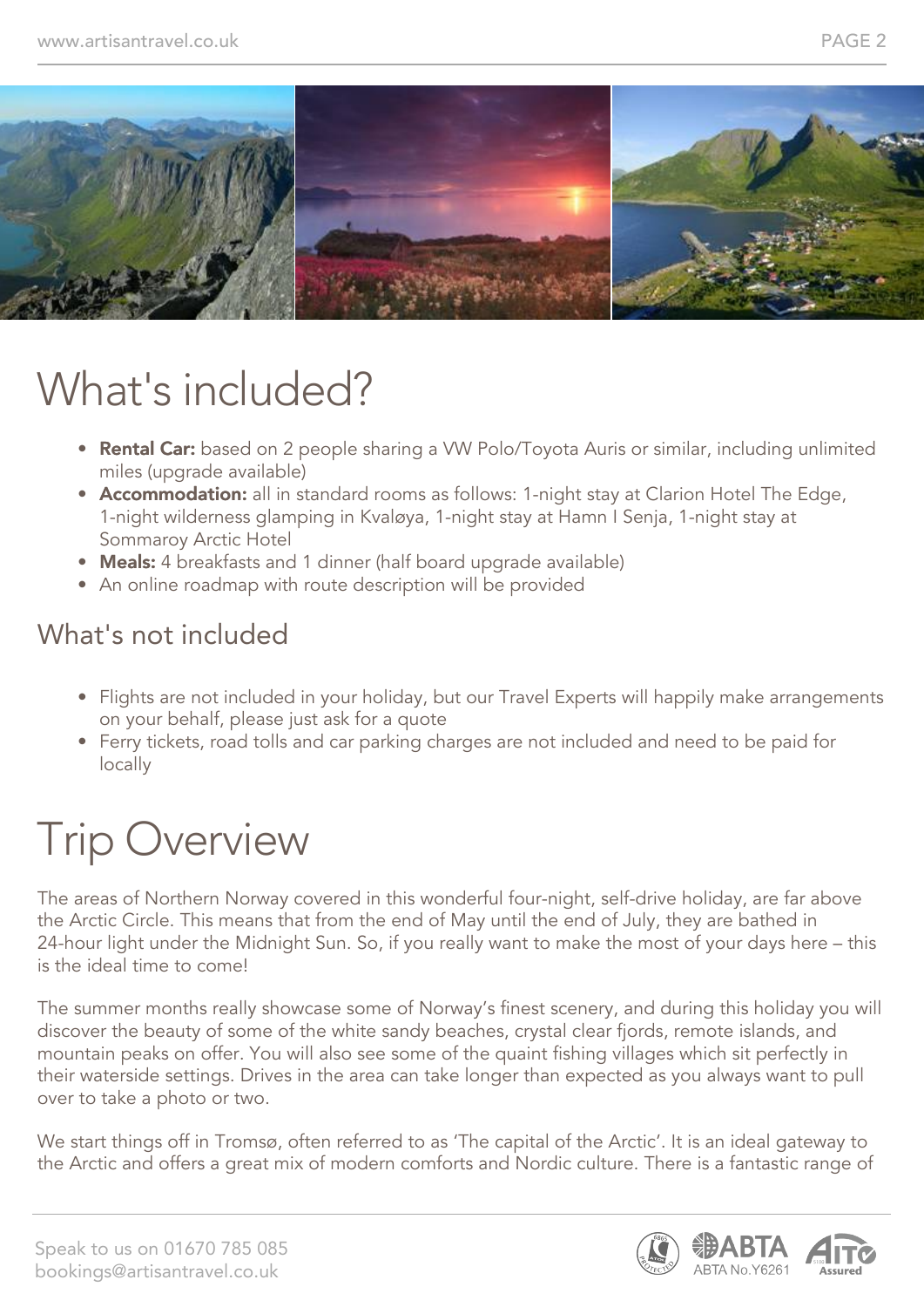restaurants and we would highly recommend arriving early and sampling some local cuisine. If you wish, you can also visit the world's most northerly aquarium, Polaria, which has some fantastic exhibitions and wildlife to enjoy. We also offer visits to a local husky farm and Midnight Sun RIB tours, please see our 'Personalise' section for more details.

From Tromsø, you then visit a wilderness camp on the island of Kvaløya for a night of glamping. This remote site offers an incredible experience amidst some truly breath-taking scenery. The heated tents are charming and offer rustic luxury, with comfortable double beds and windows overhead so you can enjoy the views. It is a fantastic location for enjoying the light of the Midnight Sun.

Your next stop will be on the island of Senja, a hidden gem in Northern Norway which is known locally as the 'fairy-tale' island. It is difficult to find the words to describe the scenery, but you will certainly understand why it has been given this nickname. Senja is a particularly good spot for enjoying the Midnight Sun and if you wish, a guided kayaking tour can be added to your holiday and you can take to the water and enjoy this incredible light. See our 'Personalise' section for further details.

Sommarøy, which is known locally as 'Summer Island' will be your final stop. The white sandy beaches and crystal-clear waters are stunning, and the small fishing community still adheres to age-old traditions. It is a fascinating place in which to simply enjoy wandering around, but there is a range of activities which you can book locally, such as kayaking and electric bike rental.

In short, this self-drive holiday is a fantastic introduction to Northern Norway and you will experience some of the world's most jaw-dropping scenery. The long daylight hours and range of additional activities allow you to tailor your holiday and get the most out of each day. You can also extend your stay should you wish to explore further. Either way, the dramatic scenery alone, is enough to ensure an unforgettable summer holiday.

©Hamn I Senja, Reiner Schaufler, Frank Andreassen, Tromsø Adventure & www.Nordnorge.com

## Agenda

Please note the order of activities is subject to change

#### **DAY** 1 ARRIVE IN TROMSØ

Tromsø, which is often referred to as the 'capital of the Arctic', is your first destination on your five-day self-drive holiday. This lively city which is located on the island of Tromsøya offers a beautiful natural setting, modern architecture and a range of museums.

On arrival, you will collect your car from the airport and make your way to Clarion Hotel The Edge which is your accommodation for your first night. Here in Tromsø you can view the 19th Century colourful wooden houses and learn about the city's heritage in one of its many museums. As your hotel is only 10 minutes away from the Arctic Cathedral you could venture to one of the famous Midnight Sun concerts (tickets available at the venue). Or, you could experience a cable car ride which

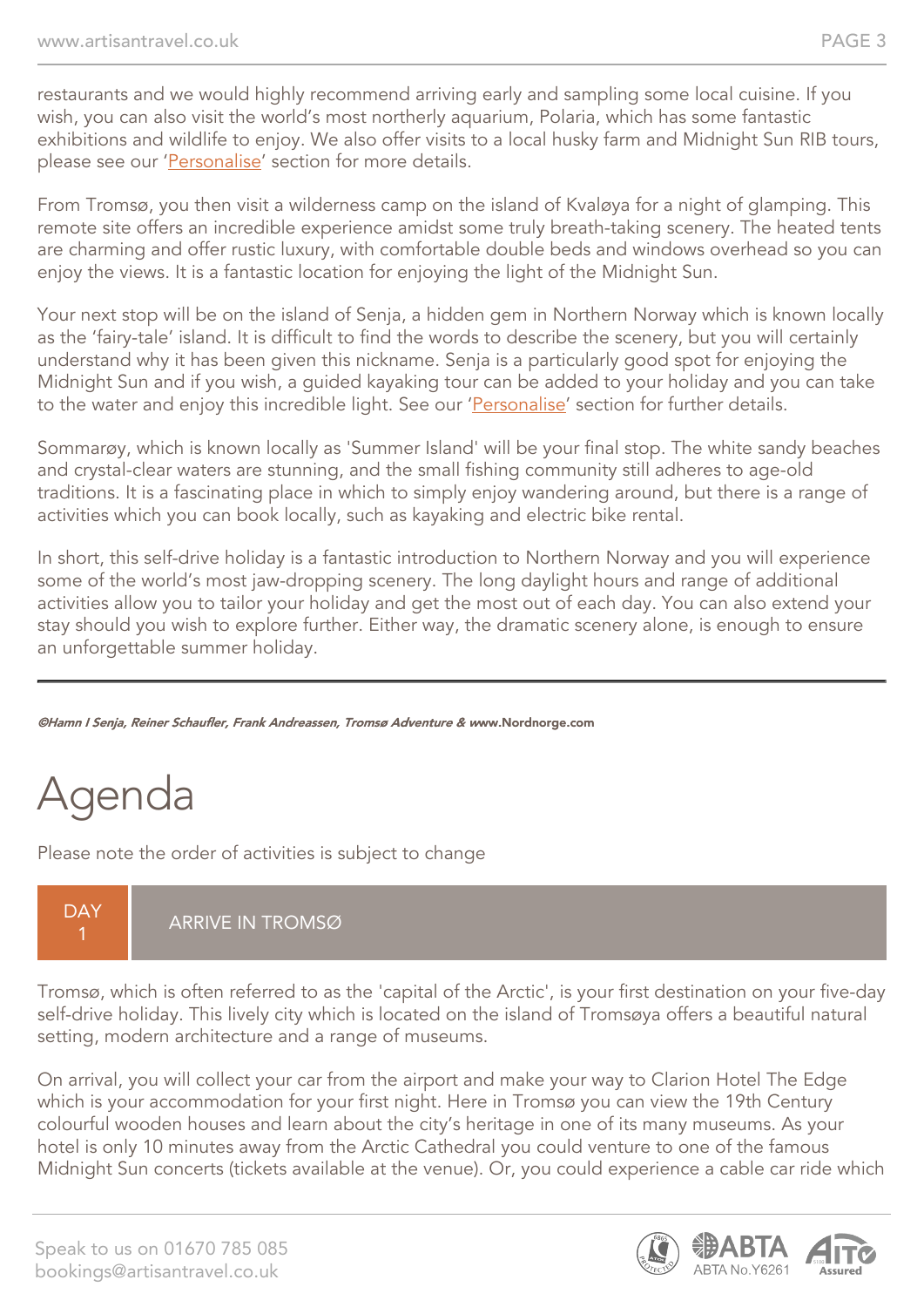takes you up to Mount Storsteinen.

The hotel has a fantastic restaurant, however, there are plenty of other options within easy walking distance.

If you'd like to explore the coast around Tromsø and experience the Midnight Sun in all its glory, we offer a RIB safari which will take you out to the islands surrounding Tromsø. The Midnight Sun is visible from 16<sup>th</sup> May to 26<sup>th</sup> July in Tromsø, however, the tour can operate outside of these dates as well. Please see the 'Personalise' section of the holiday page for details.

#### Included Meals: None



Following breakfast, you will make your way to Kvaløya, which is a picturesque island on the outskirts of Tromsø. It's only a short drive and so you may want to further explore Tromsø before setting off.

Alternatively, we can arrange for you to enjoy one of two husky encounters at a sled dog centre enroute. There is a choice of either a guided tour of the farm or the opportunity to spend time hiking with the huskies. Details of both options can be found on the 'Personalise' section of the holiday page.

Your journey to Kvaløya will end at a wilderness camp surrounded by jaw-dropping mountain scenery. You will spend the evening in a luxury tent with comfortable beds and windows over-head which provide fabulous views of the wilderness outside. You can really embrace the silence of the surrounding nature and will hopefully enjoy good weather so you can make the most of the Midnight  $S<sub>lim</sub>$ 

A home-cooked dinner will be served in the evening before you relax in your tent for an unforgettable night

#### Included Meals: Breakfast, Dinner



Following breakfast, you will head towards the ferry terminal in Brensholmen before crossing to Botnhamn ferry stop and making for the Island of Senja, undoubtedly one of Northern Norway's hidden gems.

Known as the 'fairy-tale island' Senja is wild and beautiful and offers an array of stunning hiking trails with extraordinary vistas over mountainous peaks and pristine bays.

An optional kayaking tour is a fantastic way in which to explore the crystal-clear waters and admire the dramatic landscape. This is all the more amazing if you are travelling during the time of the Midnight Sun. Please see the 'Personalise' section of the holiday page for details.

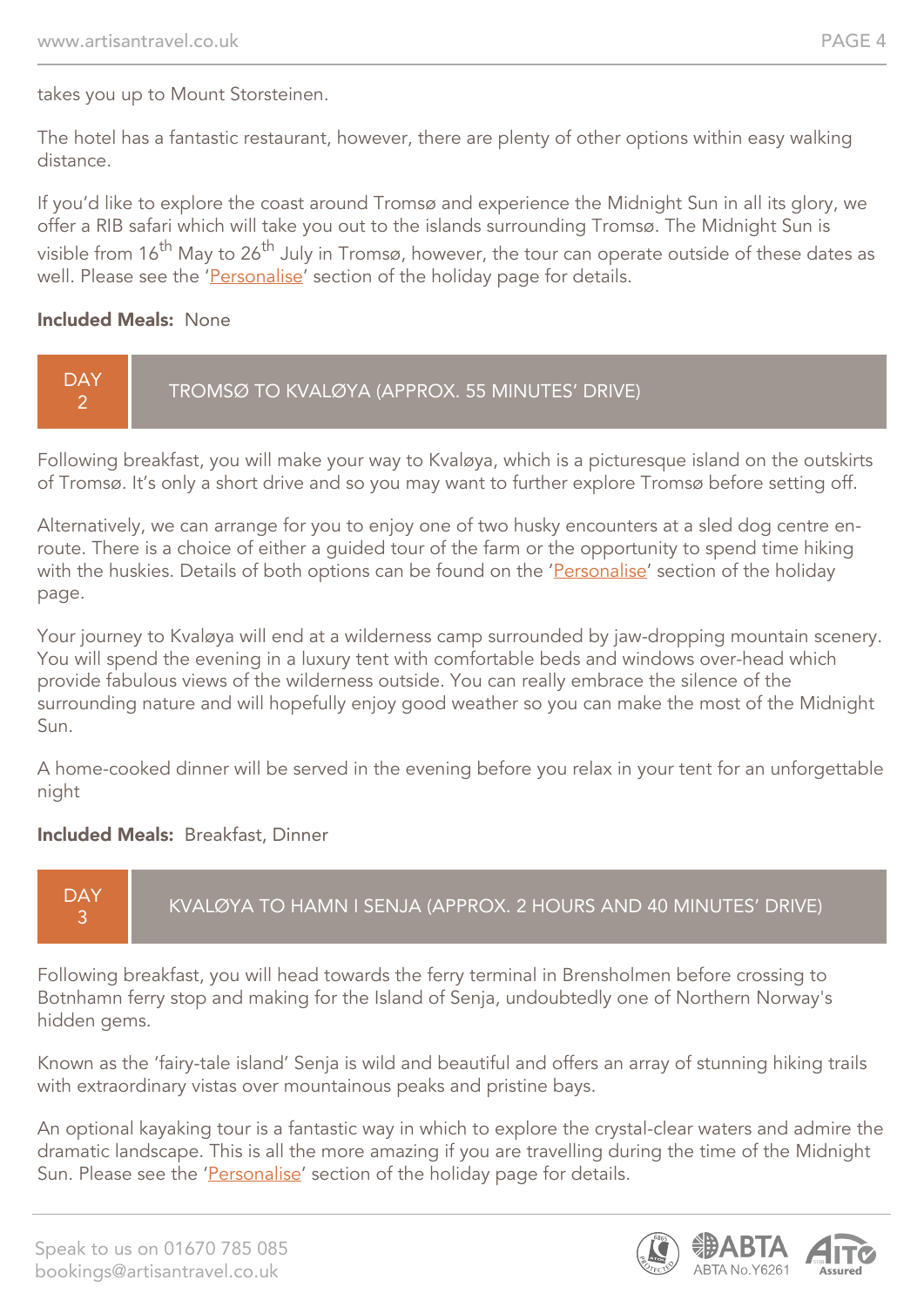During your hour-long drive from the Island ferry terminal, you will be guided along some spectacular coastal roads and enjoy some of the best panorama views the island has to offer. Alternatively, you may choose to take the longer, overland option which offers some equally stunning vistas along the way!

Your accommodation at Hamn I Senja which is located in a former fishing hamlet. Breakfast is included and if you wish, you can upgrade to half board and enjoy dinner in the hotel restaurant.

#### Included Meals: Breakfast



Sommarøy which is also known as 'Summer Island' will be your next destination and as the name suggests it is something of a Norwegian paradise.

White sandy coral beaches are surrounded by emerald green, clear water and bordered by a striking landscape. You can either drive to Sommarøy by retracing your steps from Hamn I Senja, taking the ferry or if you like, you can take the longer, overland route; the choice is yours.

There are several optional activities, such as kayaking and electric bike hire available here, all of which can be added locally. Alternatively, you may wish to simply enjoy your surroundings and relax.

Your accommodation for your stay will be at Sommarøy Arctic Hotel which includes breakfast.

#### Included Meals: Breakfast



Your final day will see you depart from Sommarøy and drive back to Tromsø in time for your flights back home.

For those who have a late flight, you may wish to visit the Villmarksentret Husky Centre on your way to the airport, where the same husky activities as noted on Day two, are once more an option.

If you simply don't feel like you want to leave today then we can, of course, arrange for you to extend your stay at the time of booking. Tromsø has so much to offer and we can add on a variety of activities; details can be found in the 'Personalise' section and our travel experts will happily provide you with a quote.

If you are heading home today, then you will drop your car at the airport and catch your return flight home.

#### Included Meals: Breakfast

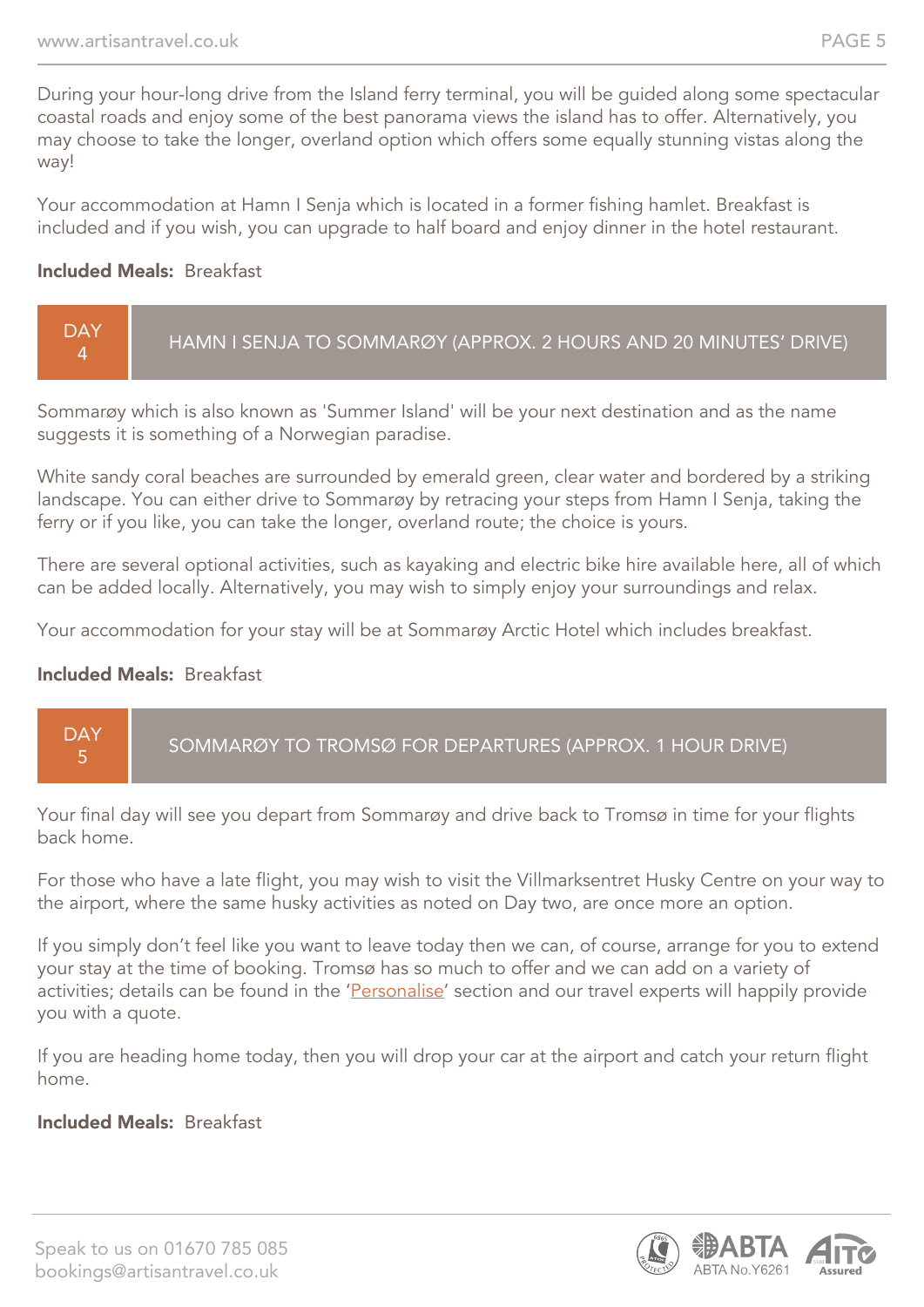## Personalise this tour

#### Our pick



### Husky Visit

Meet the much-loved animals of the Arctic when you visit a sled dog centre just outside of Tromsø.

You will have a guided tour of the centre with an expert musher who will tell you all about their dogs. You will learn about the history of dog sledding and how important it is to the culture here as well as enjoy a short film from Finnmarksløpet, the famous sled race.

Of course, you will also spend some time with the dogs and will meet any puppies if they are here! You will have

plenty of time during this insightful 3-hour tour to ask any questions you may have and meet many of these professional dogs.

Please meet at 14:15 at Booking Point, Roald Amundsens Plass 1A, just a short walk from your hotel.

Available: 1 May - 31 October

Minimum numbers: 2 people

**Duration:** 3.5 hours including transfers

Please ask our Travel Experts for a quotation.

Image Credit: Tromso Villmarkscamp

#### Other options

ACTIVITIES

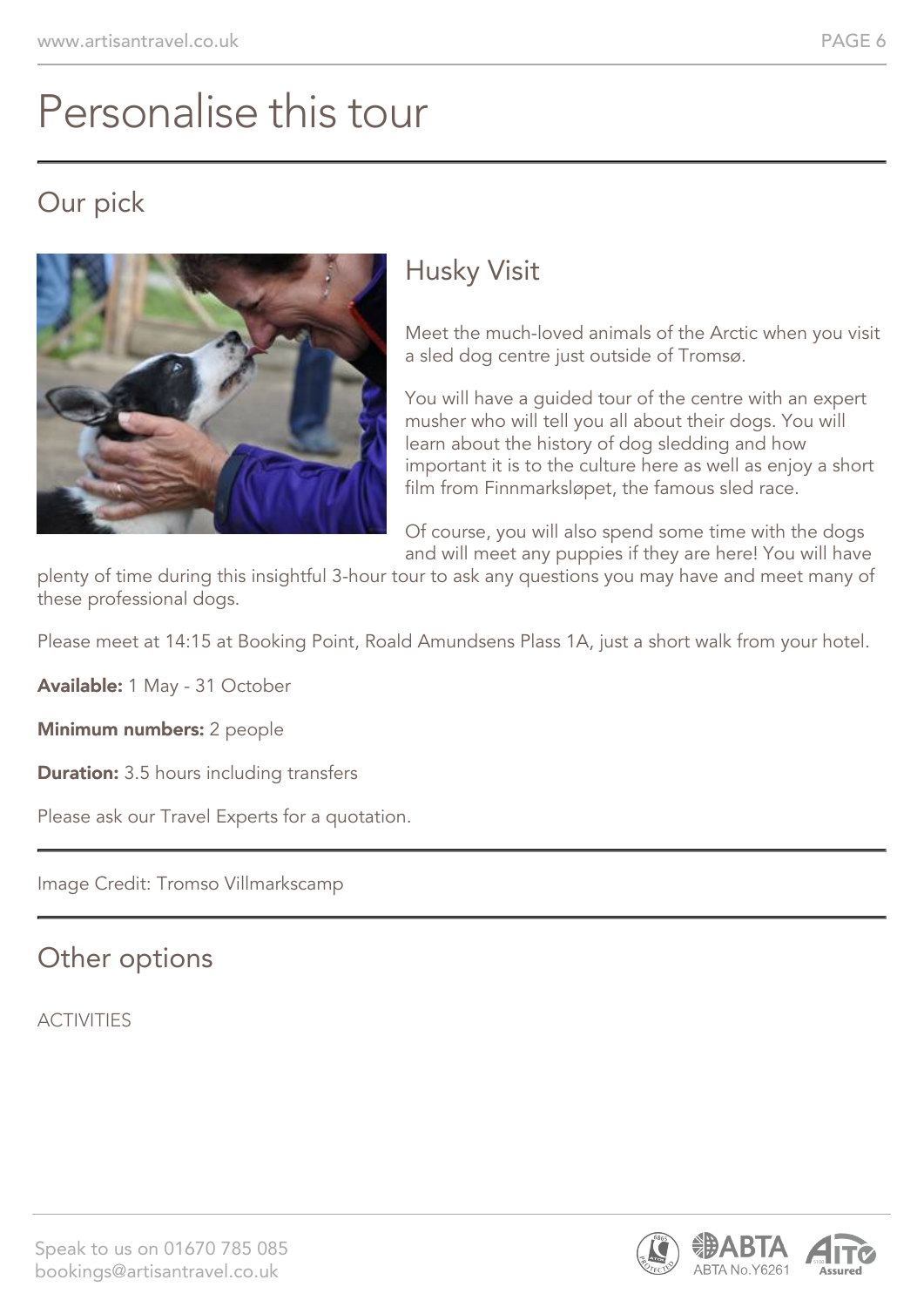

### Husky Trekking

Spend some time with the Arctic's favourite animals while exploring the wonderful surrounding nature during this husky hike activity. There is nothing quite like experiencing the breathtaking nature just outside Tromsø than with a four-legged companion leading the way.

You will transfer to the husky centre where you will receive rubber boots (and rain clothes if necessary). Then, it's time to head into the surrounding nature with your guide and energetic huskies. You will rotate handling the dogs as they are strong and trained to pull.

Along the way, (if the weather conditions are favourable) you will stop for a campfire lunch of Bacalao - a traditional Norwegian fish dish made from locally sourced ingredients. A vegetarian option is available upon preliminary request. The meal will finish with a piece of delicious chocolate cake.

You will then make your way back to the centre after this reinvigorating back-to-nature experience. Upon your return, you will have a guided tour of the sled dog centre and learn all about the lives of the dogs and the traditional racing. You will even have the opportunity to cuddle some puppies if they are here!

Please note, you must have a moderate fitness level and be able to trek over uneven terrain while handling a dog.

Please meet at 09:15 at the Radisson Blu Hotel, just a short walk from your hotel.

Available: 1 June - 9 September on Tuesdays, Thursdays and Saturdays

Minimum numbers: 2 people

**Duration:** 4.5 hours in total including transfers. The hike and lunch will last approximately 1.5-2 hours.

Please ask our Travel Experts for a quotation.

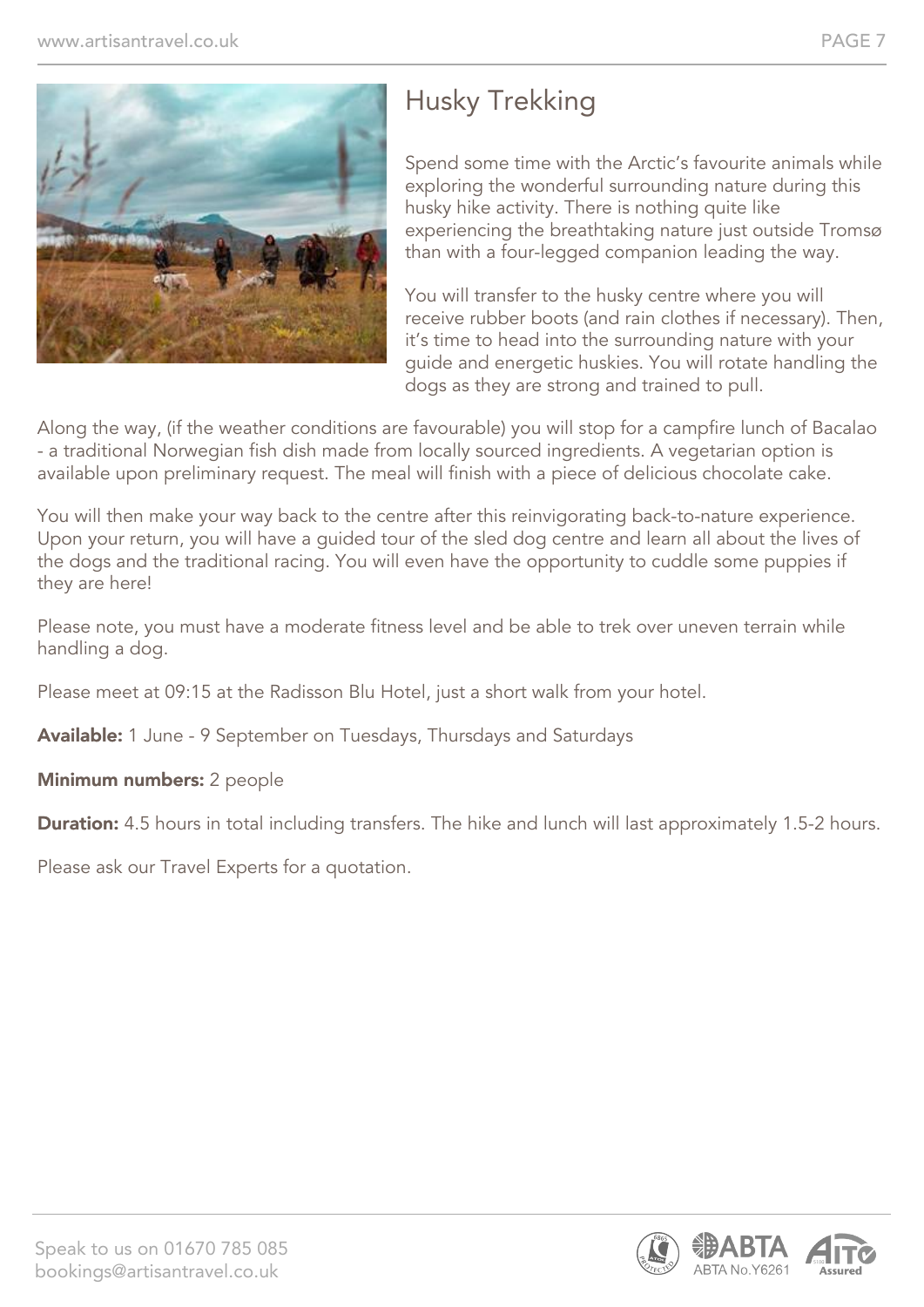

### Sea Kayaking (Tromsø)

Get a unique vantage point of the stunning Arctic scenery as you take to the water on a sea kayak.

You will meet with your local guide who will show you all the techniques needed for kayaking. This will be a steady paddle and you will usually travel in a double kayak so you don't need any previous kayaking experience, although single kayaks may be arranged upon request.

Following your guide, you will make your way to Grindøya island where the water is so clear you will be

able to spot crabs moving along the sea bed. You will also be able to see flocks of sea birds as you silently move towards their nesting area. Kayaking is a relaxing way to get out onto the water and experience the wonderful nature here.

The guide will also provide a home-made sandwich and chocolate cake - vegetarian options available upon prior request.

Please meet at 09:15 at the Radisson Blu Hotel, just a short walk from your hotel.

Available: 1 June - 31 August on Mondays, Tuesdays, Thursdays and Sundays

Minimum numbers: 2 people

**Duration:** 4.5 hours including transfers

**Please bring:** Warm clothes, sunglasses, sneakers and a dry change of clothes

## Included Accommodation

Clarion Hotel - The Edge (Nights: 1)



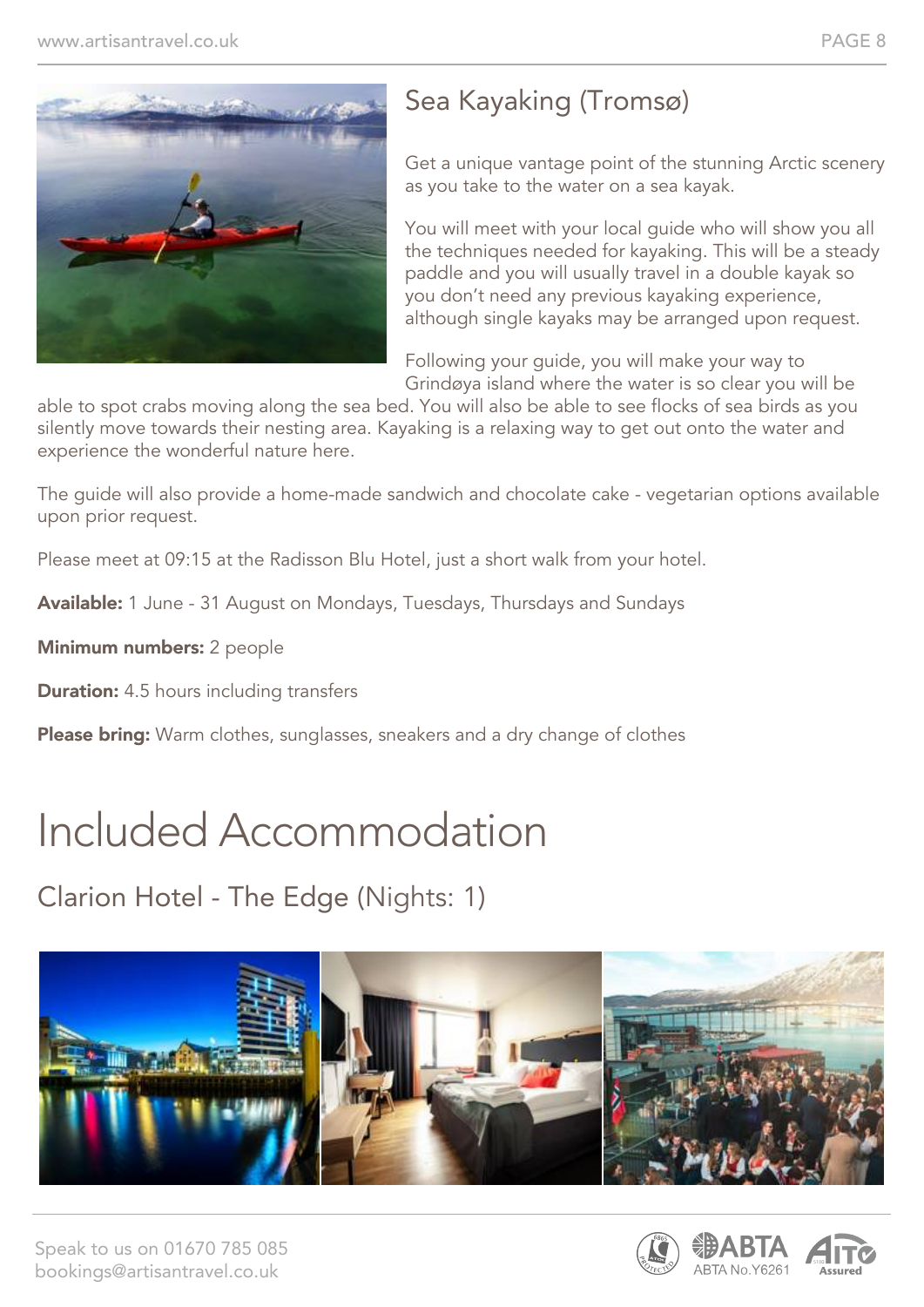Situated in the heart of the city centre, the Clarion Hotel The Edge is a perfect base to explore Tromsø's vibrant culture scene.

#### Hotel Facilities

- Enjoy spectacular views of the Midnight sun from the 11th-floor sky bar the only one of its kind in the city
- The hotel puts great emphasis on being eco-friendly and is built with an environmental classification A
- Keep up with your fitness in the onsite gym with stunning sea views
- Enjoy tastes of Manhattan made using Arctic ingredients in the 'Kitchen and Table' restaurant

#### ROOM FACILITIES

- Twin/Double Rooms: the hotel offers standard double rooms as well as a standard twin room (two single beds). All rooms are ensuite and come with Wi-Fi, minibar, iron and ironing board
- Deluxe Double/Junior Suite/Family Room: for larger groups, we can offer an upgrade to a deluxe double (sleeps up to 3 persons) or a junior suite or family room for 4 people

Please note: the hotel is cash-free; they take payment by credit or debit card and accept all major international cards.

### Wilderness Camp North Tour (Nights: 2)



Wilderness Camp North Tour is a luxurious camping experience in breathtaking natural surroundings. Located on the island of Kvaløya, only forty minutes from Tromsø, this remote setting is an ideal location to admire the Midnight Sun and the untouched wilderness area outside of the city.

The tents are spacious and luxurious, with cosy double or twin beds. The highlight though is the panoramic windows to completely immerse you in the beautiful scenery outside.

There are no showers at the camp, but there is a water pump which provides fresh water whenever you need it.

### **Facilities**

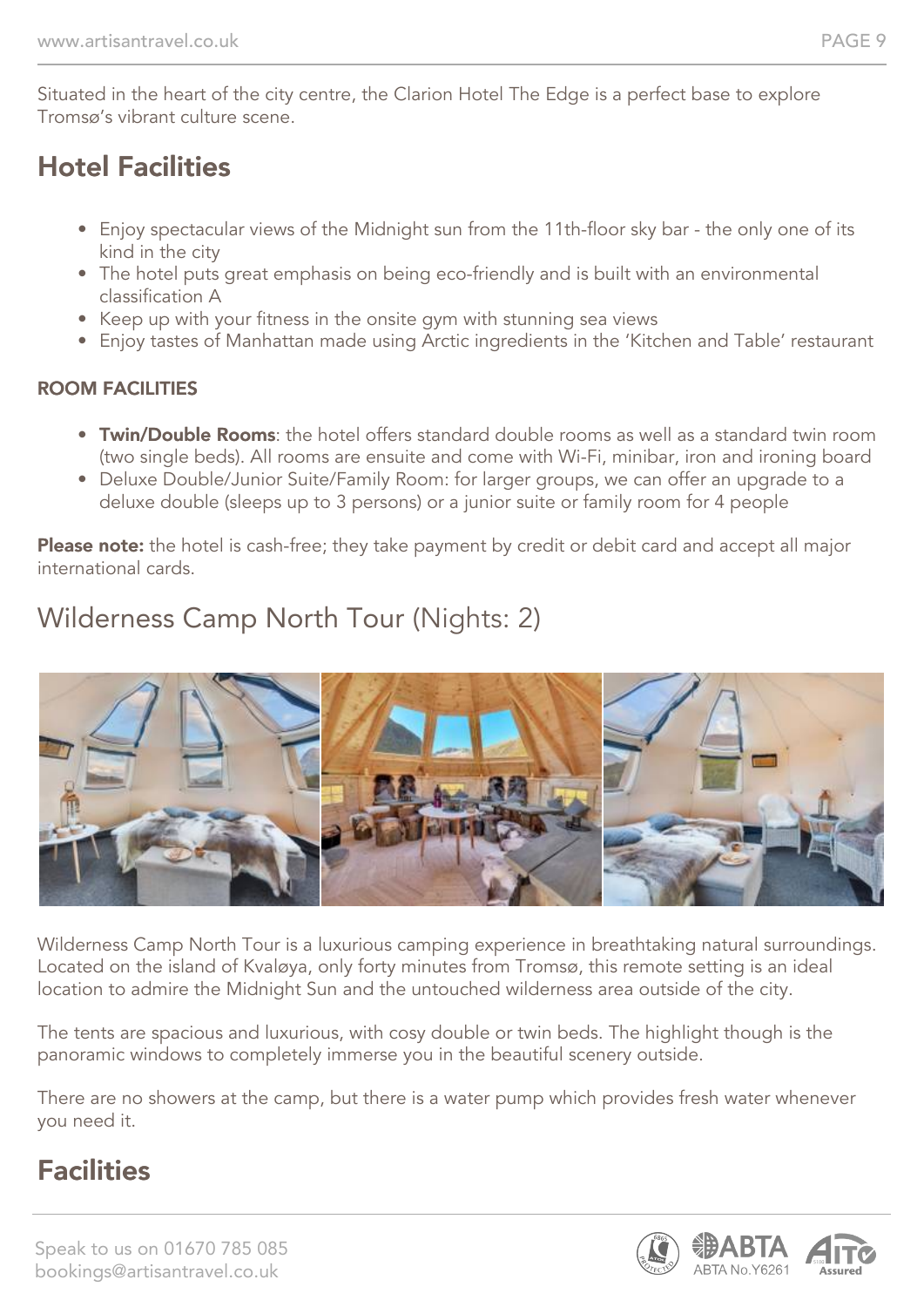- Enjoy the space and luxury of the tent which has heating, a seating area and fantastic views from the overhead windows
- Sample fresh local produce and delicacies such as reindeer soup or fish soup which is are particular favourites in Northern Norway
- The central cabin is an ideal location to relax with a hot drink whilst enjoying the silence of the wilderness. It is equipped with a fireplace to ensure a cosy atmosphere.

#### ROOMS

**Exclusive Tent:** the luxurious tents are equipped with large, cosy double or twin beds and are both bright and spacious. There are windows overhead which provide fantastic views of the surrounding landscape but they are also equipped with blinds, so you can block out the light. Each tent has a seating area, coffee and tea making facilities and a minibar with fresh fruit provided. There are toilets in a separate building and a water pump which gives access to fresh water whenever you need it.

Image credits: North Tour

### Hamn i Senja (Nights: 3)



Hamn i Senja can be found on the island of Senja - an idyllic Norwegian fishing village, surrounded by dramatic mountainous scenery. This perfect, peaceful location is an absolute must for those with a genuine appreciation of natural beauty. As Norway's second largest island after Svalbard, Senja can be found midway between Tromsø and Harstad and offers its guests a beautiful array of diverse island scenery with spectacular views of the surrounding fjords, islets and mountains.

The name of 'Hamn' means harbour and the location that Hamn i Senja resides within has roots dating back to the 1880s as a traditional fishing village. There is a wonderful historical feel as well as a perfect peaceful location directly on the harbour front.

### Hotel facilities

The hotel was recently refurbished so offers a high standard of modern facilities for its guests.

• A stylish restaurant where you will enjoy a delicious range of home-cooked meals (including

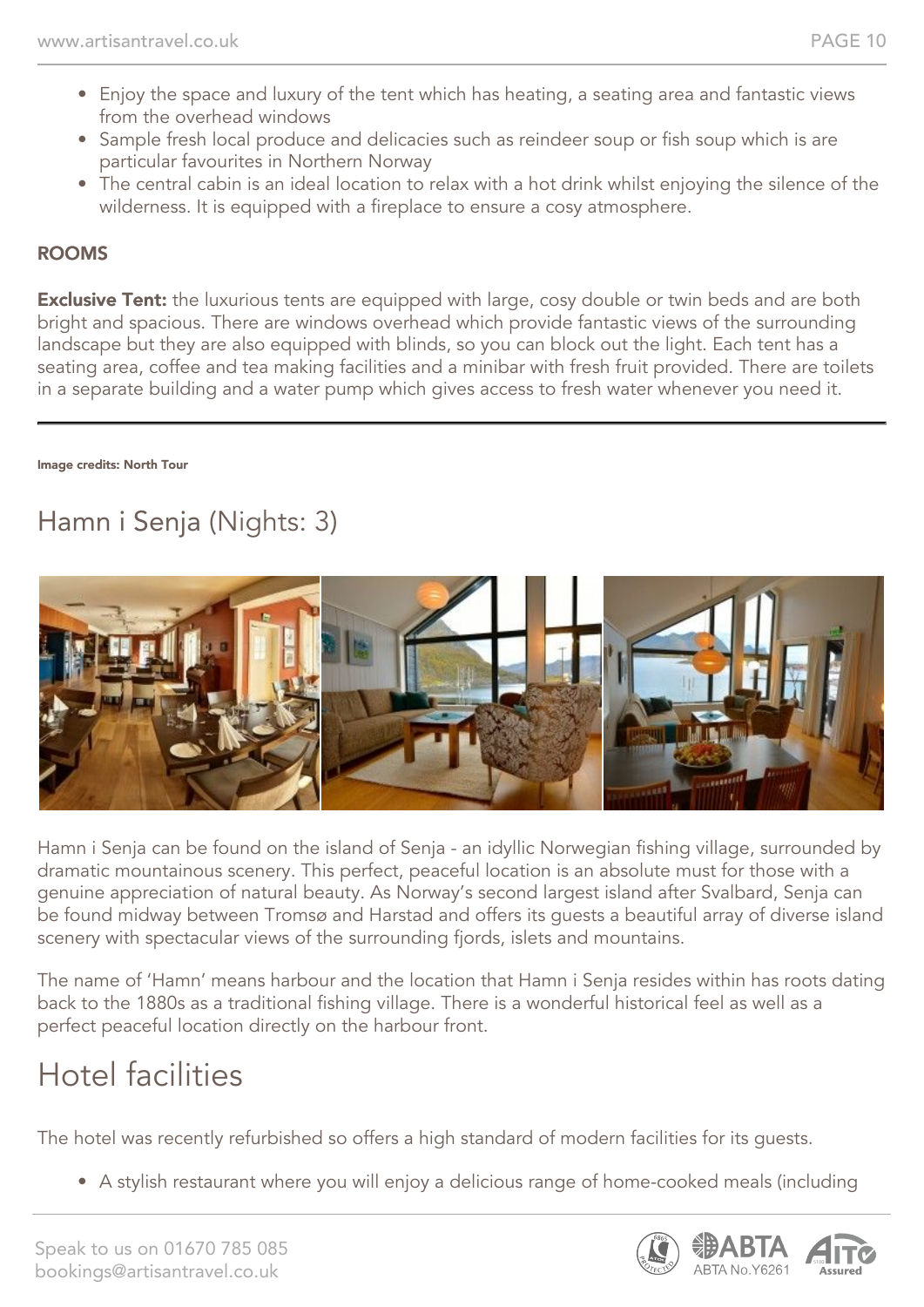freshly caught local fish)

- The Cognac Saloon is the hotel's on-site bar which is open throughout the day and evening so guests can enjoy a coffee and chat with friends or relax and wind down with a Cognac later on in the evening
- For those moments where you wish to relax you can enjoy the sauna and sauna chamber
- Free Wi-Fi is available in all of the public areas and some of the rooms
- You can spend the evening in the hotel's Lighthouse and the very quirky hot tub made from a converted fishing boat (payable locally). The Lighthouse (a short walk from the hotel) offers a spectacular vantage point of the harbour and north-facing views of the sky, which means that you can enjoy a wonderful view of the Midnight Sun (depending on which time of year you are visiting)
- A range of activities can be added onto your trip via the hotel such as fishing, boat trips and whale watching trips

#### Guest bedroom types

**SUITES:** The suites are located in three buildings. Each suite has two bedrooms with two beds (which can be made up as either twins or doubles). Facilities in the suites include a kitchenette area, a lounge area with TV and view of the harbour, dining area, a shower room and a hairdryer.

The hotel offers complimentary Wi-Fi and towels.

### Sommarøy Arctic Hotel (Nights: 4)



Overlooking the Atlantic Ocean and located within the picturesque Sommarøy coastal town your stay here will guarantee sea views. Located in a traditional fishing community you will be provided with fresh local dishes and an insight into how they hunt and fish.

### Hotel facilities

- Relax in the hotel's wood-fired sauna or take a dip in the outdoor hot tub and enjoy the views of the sea
- The hotel offers free private parking to all guests
- Breakfast which is included in your stay is served within the on-site lobby restaurant which uses

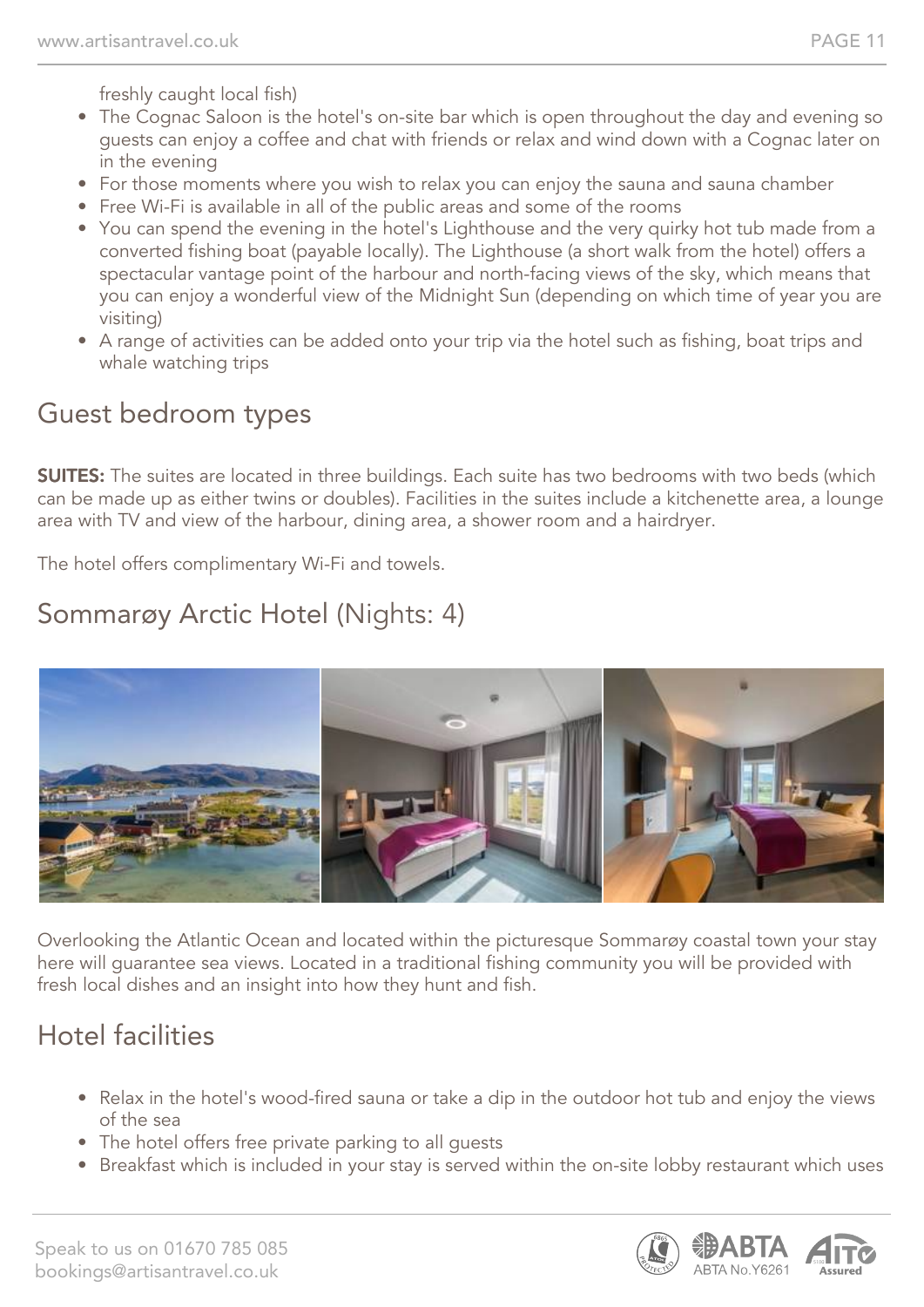fresh local ingredients where possible.

#### Guest bedrooms

**STANDARD DOUBLE/TWIN:** Your stay will be in a standard double/twin shower en-suite bedroom. They all come equipped with Internet, TV, desk, hairdryer and seating area.

# The Specifics

#### Holiday group size (approximate)

Minimum 2 people, maximum 4 people.

#### Group Size

We always try to provide an approximation of the group size you can expect to be with for the duration of each of our holidays. It may be that you are joined by others for parts of your holiday (such as transfers and particular activities) but the above number reflects those you can normally expect to be with from beginning to end. If group size is something which is particularly important to you, please speak to our Travel Experts and they can suggest the best holidays for you.

Tailor-made holiday group sizes will vary for all activities as will the group size for any additional activities you book.

#### Minimum and maximum age

If a specific minimum age applies to this holiday, it can be found in the Key Facts box on the holiday Overview page.

Unless otherwise stated in the in the Key Facts box on the holiday Overview page, the minimum age for participation in an Artisan holiday is typically 8 years old (there may be younger children in some destinations who have booked with other companies). If an adult-only environment is important to you, then please contact our Travel Experts and they will advise on the best dates and destinations for you. If you are looking for a holiday designed specifically for families then please see our sister company [www.activitiesabroad.com](http://www.activitiesabroad.com/)

#### Itinerary amendments

The order of activities listed in this agenda is provided for guidance only, your final and detailed itinerary will be provided either with your final travel documents (which are uploaded into your online account around a week prior to departure) or upon arrival.